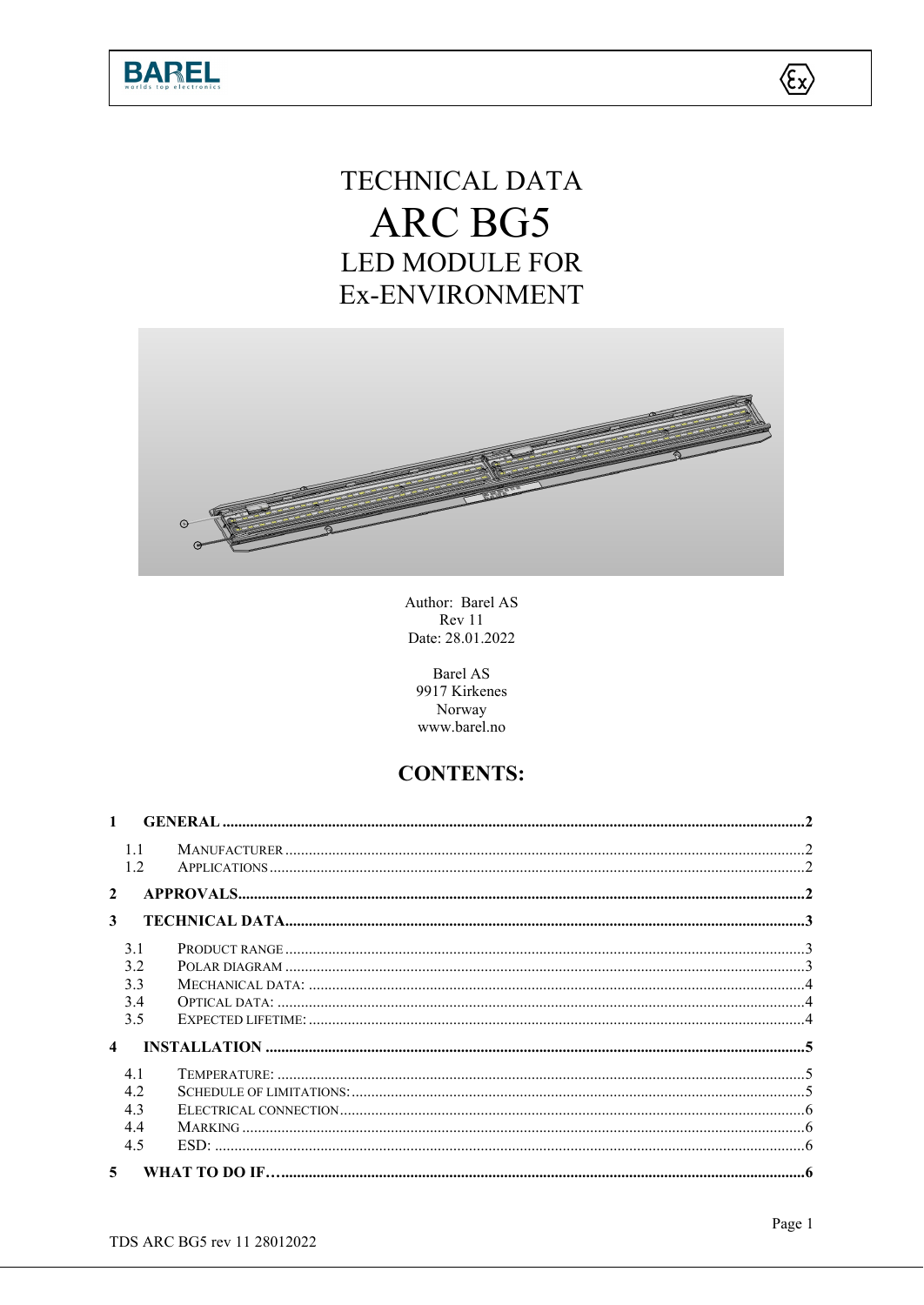



#### <span id="page-1-0"></span>**1 General**

These operating instructions apply to the products listed under 3.1. Barel reserves the right to change technical specifications without further notice. Unauthorized copying or modification of this content not permitted. …

## <span id="page-1-1"></span>**1.1 Manufacturer**

Barel AS Havneveien 8 N-9900 Kirkenes Phone: +47 78 97 00 70 /Fax: +47 78 97 00 77 www.barel.no E-Mail: [sales@barel.no](mailto:sales@barel.no)

# <span id="page-1-2"></span>**1.2 Applications**

The ARC LED MODULE is designed to replace fluorescent lamps in Ex e luminaires. State of the art LED technology is utilized to increase efficiency and cold-area performance over fluorescent solutions. The LED system is suitable for installation in Ex e enclosures, together with a suitable LED driver like the Barel HFX or HFXE LED. This luminaire is suitable for use in explosive gas atmospheres like:

- Oil Industry On- & Off-shore Installations, Gas Stations, Fuel Reservoirs, Oil Tankers - Chemical Industry Production Plants

#### <span id="page-1-3"></span>**2 Approvals**

Approvals:

- 
- Ex protection Code Ex II 2 G Ex mb IIC
- 
- 

• QAN/QAR 0470 Nemko 01ATEX452Q/NO/NEM/QAR08.0001/04 • IECEx Certificate: IECEx EXV 19.0027U • ATEX no. ExVeritas 19 ATEX 0478U

According to directives and standards listed:

*ATEX Directive 2014/34/EU*

EN 60079-0 Explosive atmospheres -- Part 0: Equipment - General requirements EN 60079-18 Explosive atmospheres - Part 18: Equipment protection by encapsulation "m"

IECEx Scheme

IEC 60079-0 Explosive atmospheres - Part 0: Equipment - General requirements

IEC 60079-18 Explosive atmospheres - Part 18: Equipment protection by encapsulation "m"

Low Voltage Directive 2014/35/EU

EN 62031 LED modules for general lighting - Safety specifications

*RoHS Directive 2011/65/EU*

EN 50581 Technical documentation for the assessment of electrical and electronic products with respect to the restriction of hazardous substances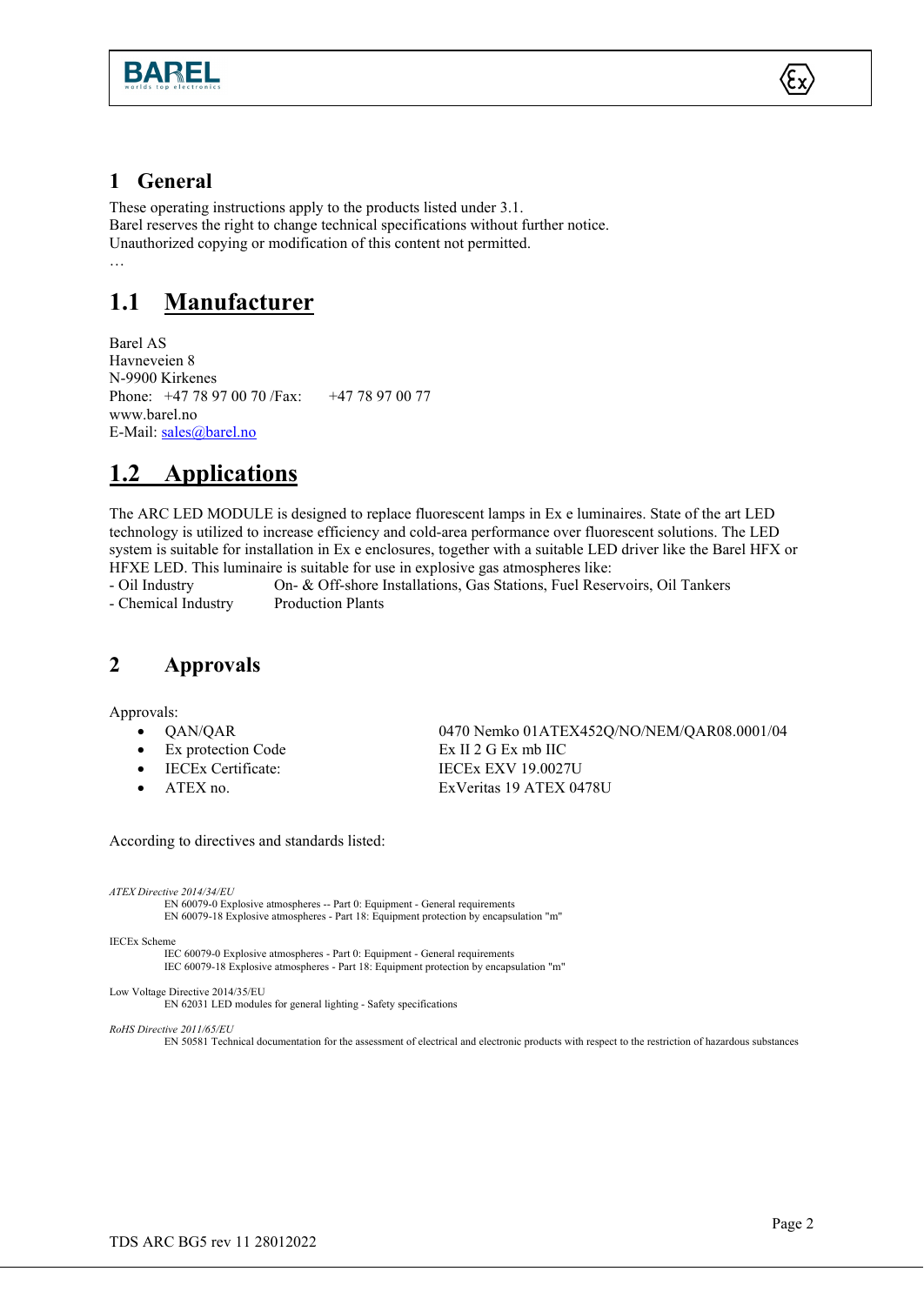**BAREL** 

<span id="page-2-0"></span>

# <span id="page-2-1"></span>**3.1 Product range**

| <b>Barel art</b> | <b>Name</b>         | Length mm | <b>Color temp</b><br><b>CRI80</b> | Input rating<br><b>DC</b> | <b>Total lumen</b><br>output (Calc) | <b>Ts</b>         | <b>Tc</b> | Ta                |
|------------------|---------------------|-----------|-----------------------------------|---------------------------|-------------------------------------|-------------------|-----------|-------------------|
| 650383           | ARC BG5 300 830     | 290       | 3000K                             |                           | 1824                                |                   |           |                   |
| 650384           | ARC BG5 300 840     | 290       | 4000K                             | 370mA/32V                 | 1903                                |                   |           |                   |
| 650385           | ARC BG5 300 850     | 290       | 5000K                             |                           | 1913                                |                   |           |                   |
| 650386           | ARC BG5 300 857     | 290       | 5700K                             |                           | 1936                                |                   |           |                   |
| 650683           | ARC BG5 600 830     | 574       | 3000K                             | 370mA/64V                 | 3649                                |                   | 86°C      | -40 to +76° C     |
| 650684           | ARC BG5 600 840     | 574       | 4000K                             |                           | 3805                                |                   |           |                   |
| 650685           | ARC BG5 600 850     | 574       | 5000K                             |                           | 3829                                |                   |           |                   |
| 650686           | ARC BG5 600 857     | 574       | 5700K                             |                           | 3873                                |                   |           |                   |
| 651283           | ARC BG5 1200 830    | 1134      | 3000K                             | 370mA/128V                | 7298                                |                   |           |                   |
| 651284           | ARC BG5 1200 840    | 1134      | 4000K                             |                           | 7611                                | $-40$ to $+95$ °C |           |                   |
| 651285           | ARC BG5 1200 850    | 1134      | 5000K                             |                           | 7656                                |                   |           |                   |
| 651286           | ARC BG5 1200 857    | 1134      | 5700K                             |                           | 7745                                |                   |           |                   |
| 651283HF         | ARC BG5 1200 830 HF | 1134      | 3000K                             | 550mA/128V                | 10735                               |                   | 79°C      | $-40$ to $+66°$ C |
| 651284HF         | ARC BG5 1200 840 HF | 1134      | 4000K                             |                           | 11208                               |                   |           |                   |
| 651285HF         | ARC BG5 1200 850 HF | 1134      | 5000K                             |                           | 11276                               |                   |           |                   |
| 651286HF         | ARC BG5 1200 857 HF | 1134      | 5700K                             |                           | 11343                               |                   |           |                   |
| 651583           | ARC BG5 1500 830    | 1412      | 3000K                             | 370mA/160V                | 9122                                |                   | 86°C      | $-40$ to $+76°$ C |
| 651584           | ARC BG5 1500 840    | 1412      | 4000K                             |                           | 9514                                |                   |           |                   |
| 651585           | ARC BG5 1500 850    | 1412      | 5000K                             |                           | 9569                                |                   |           |                   |
| 651586           | ARC BG5 1500 857    | 1412      | 5700K                             |                           | 9682                                |                   |           |                   |
| 651583HF         | ARC BG5 1500 830 HF | 1412      | 3000K                             | 550mA/160V                | 13419                               |                   |           | -40 to +66° C     |
| 651584HF         | ARC BG5 1500 840 HF | 1412      | 4000K                             |                           | 14010                               |                   | 79°C      |                   |
| 651585HF         | ARC BG5 1500 850 HF | 1412      | 5000K                             |                           | 14095                               |                   |           |                   |
| 651586HF         | ARC BG5 1500 857 HF | 1412      | 5700K                             |                           | 14179                               |                   |           |                   |

*General tolerance +/- 10%. Within 3-step MacAdam. Photometric measurements must be done in final application.*

# <span id="page-2-2"></span>**3.2 Polar diagram**



 $\langle \xi_{\rm X} \rangle$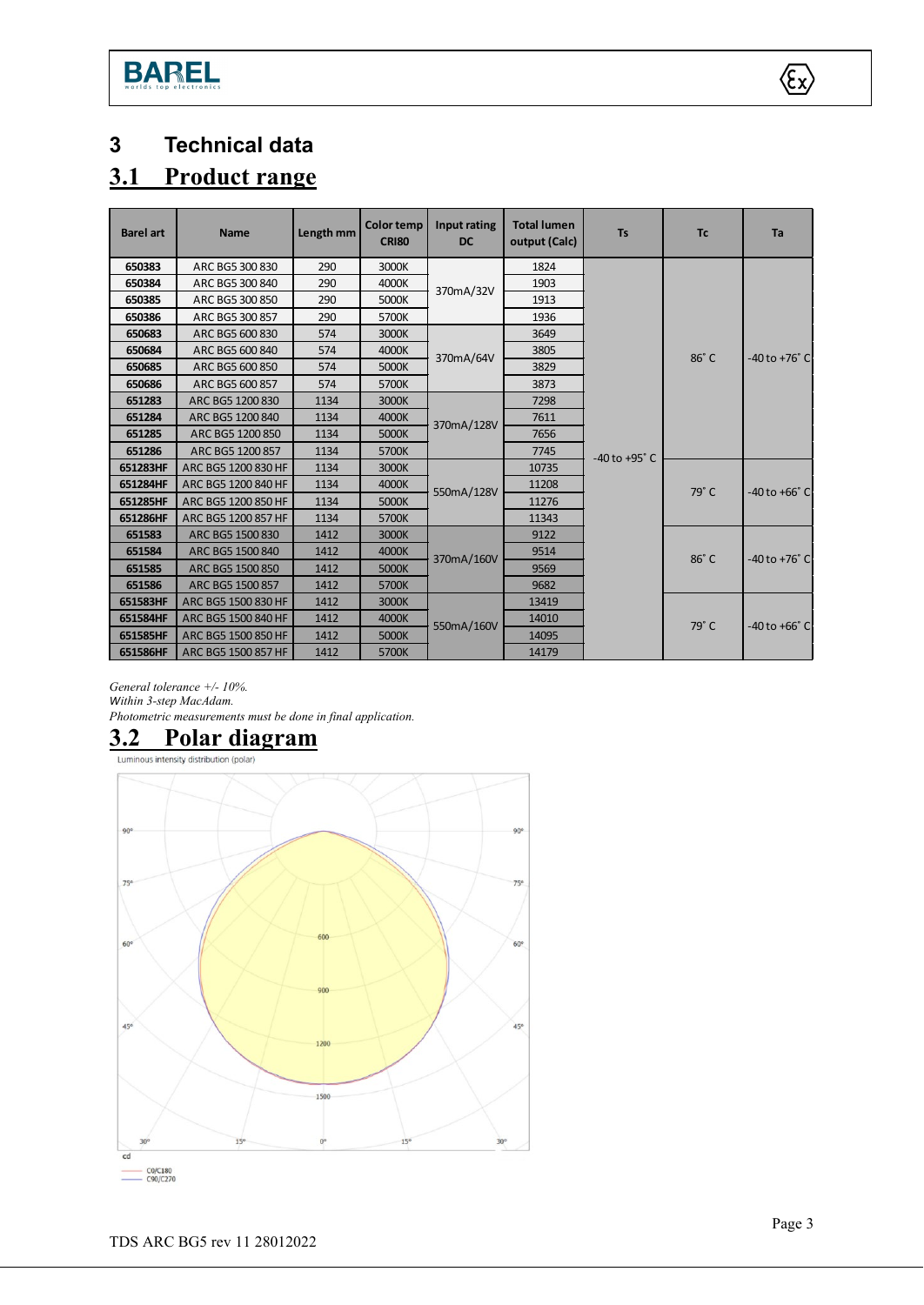

# <span id="page-3-0"></span>**3.3 Mechanical data:**

- Aluminium profile to be fastened with screws or other suitable means.
- Dimensions:
	-
	- o 300: L:290mm, W:61mm, H:11mm
	- o 600: L:570mm, W:61mm, H:11mm o 1200: L:1130mm, W:61mm, H:11mm
	- o 1500: L:1412mm, W:61mm, H:11mm



# <span id="page-3-1"></span>**3.4 Optical data:**

- Light output and performance to be tested in actual application.
- Separate diffuser could be used for glare reduction and light pattern shaping. (available as kit)

# <span id="page-3-2"></span>**3.5 Expected lifetime:**



 $\langle \epsilon_{\mathsf{x}} \rangle$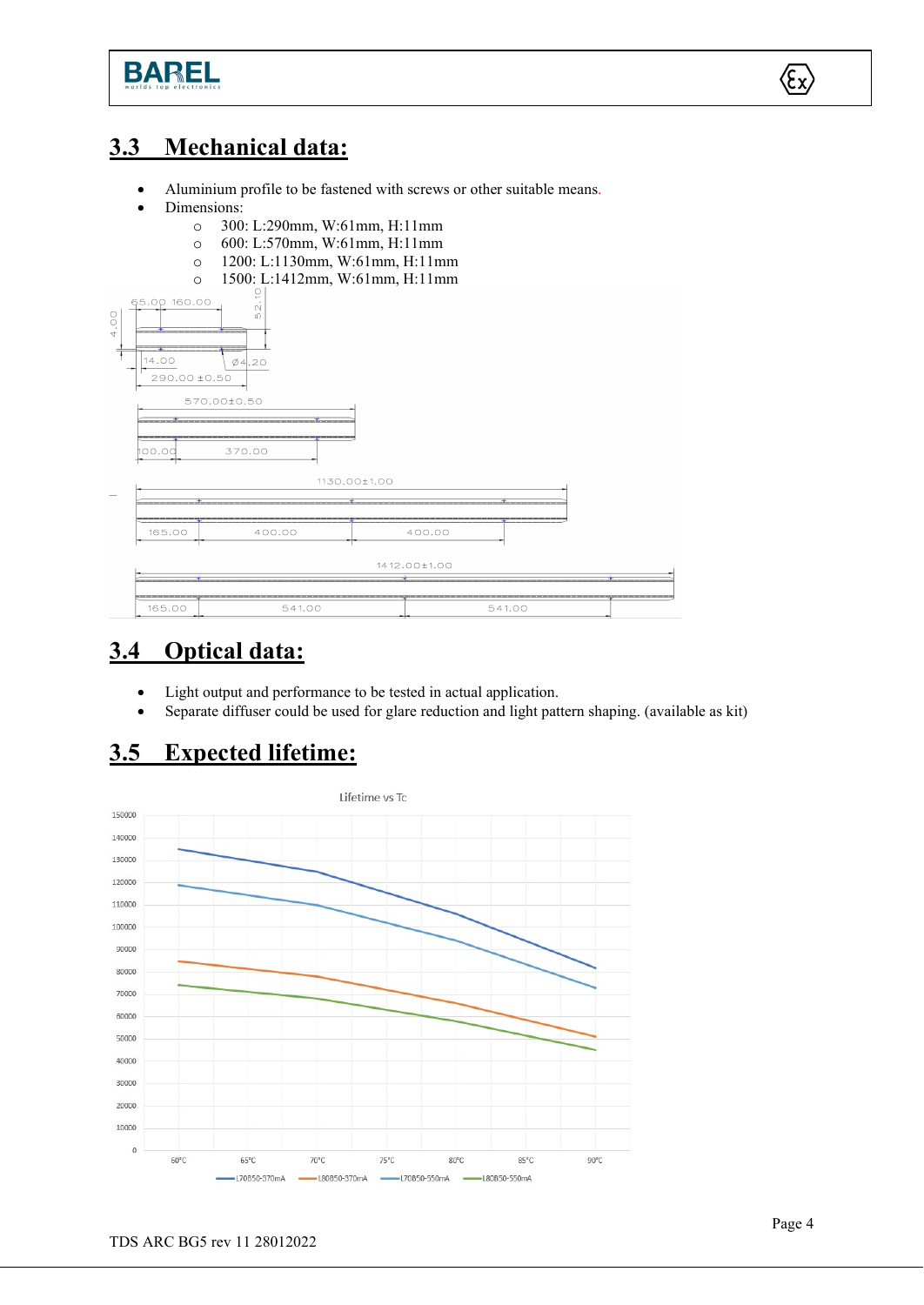



#### <span id="page-4-0"></span>**4 Installation**

These components do not cause harm or injury when used as specified in these instructions. If this equipment is not utilized in a manner specified by the manufacturer, the protection by the equipment may be impaired. Wire length:

- ARC 300: wires L=150mm
- ARC  $600$ : wires L=350mm
- ARC 1200: wires L=850mm
- ARC 1500: wires L=1150mm

Do not energize circuit before all components and LED module are connected properly.

In case of no function or malfunction: first de-energize the circuit. Disconnect mains and battery supply before LED module is disconnected.

The LED module must be connected to correct polarity.

Second layer of wire insulation should be considered depending on installation class.

Wires should be secured and protected from damage in installation. Barel recommends ferrule on wire end.

# <span id="page-4-1"></span>**4.1 Temperature:**

Tc is to be measured on the edge of the aluminum profile – Tc indicated on marking label.

• The internal – non-resettable- thermal fuse will limit the maximum surface temperature to not exceed 100°C under fault conditions.



Tc to be measured on edge of profile – Tc indicated on marking label.

# <span id="page-4-2"></span>**4.2 Schedule of limitations:**

The ARC BG5 is an updated version of BG4, to include improved design of aluminium profile and assembly, including new versions 300 and 1500.

- When the ARC BG4 or BG5 LED Modules and VSI LED Status Indicator are installed in an enclosure it must comply with the requirements of EN/IEC 60079-0 for a minimum rating of IP54.
- The ARC LED modules must be connected to a suitable constant current LED driver with a minimum rated breaking capacity of 1500A such as the Barel HFX/E LED, note that an external protective device can be used for this purpose.
- The ARC BG5 have a Service Temperature (Ts) range of  $-40^{\circ}$ C to  $+95^{\circ}$ C. When incorporated into the end use product the temperature measured at the 'tc' point must not exceed 86°C for the 370mA rated model types and 79°C for the 550mA rated versions, taking into account the upper ambient rating of the end use equipment.
- The embedded thermal fuses in ARC LED modules will limit the maximum surface temperature to not exceed 100°C under fault conditions.